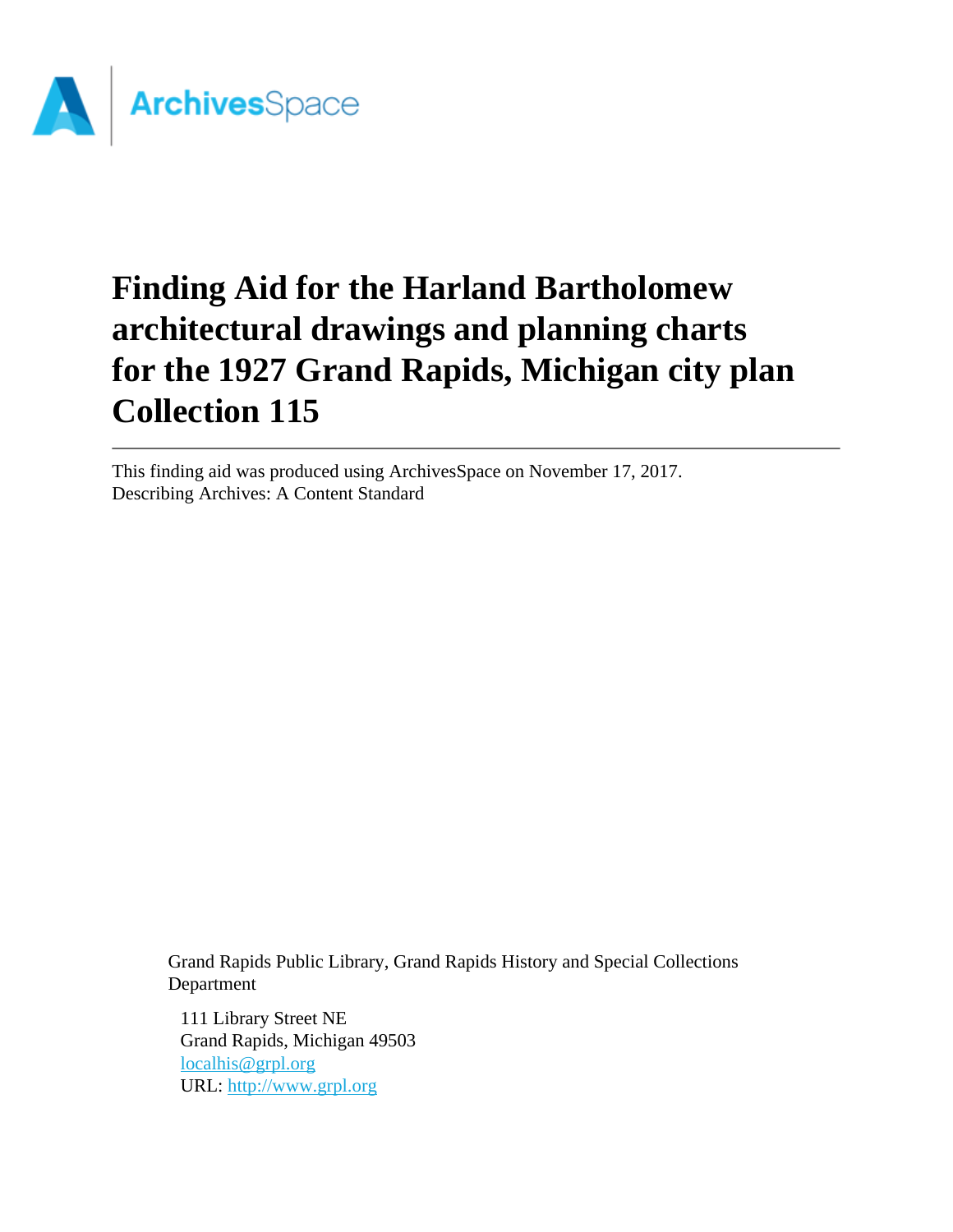# <span id="page-1-0"></span>**Table of Contents**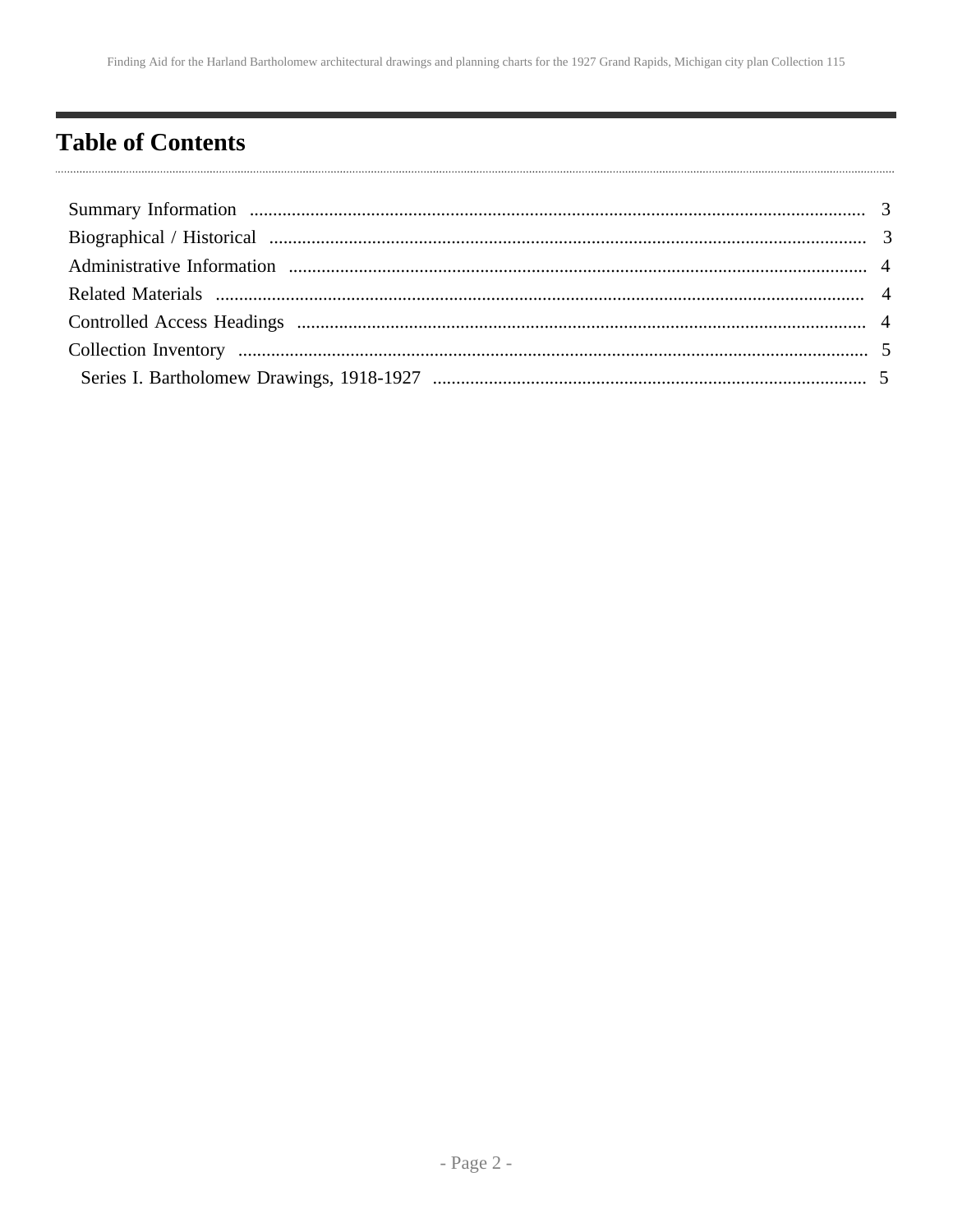### <span id="page-2-0"></span>**Summary Information**

| <b>Repository:</b><br><b>Creator:</b> | Grand Rapids Public Library, Grand Rapids History and Special<br><b>Collections Department</b><br>Bartholomew, Harland                                                                                                                                                                                                                                                                                                                                                                                                                                                                                                                                                                                                      |
|---------------------------------------|-----------------------------------------------------------------------------------------------------------------------------------------------------------------------------------------------------------------------------------------------------------------------------------------------------------------------------------------------------------------------------------------------------------------------------------------------------------------------------------------------------------------------------------------------------------------------------------------------------------------------------------------------------------------------------------------------------------------------------|
| <b>Title:</b><br>ID:                  | Harland Bartholomew architectural drawings and planning charts for<br>the 1927 Grand Rapids, Michigan city plan<br>Collection 115                                                                                                                                                                                                                                                                                                                                                                                                                                                                                                                                                                                           |
| Date [inclusive]:                     | 1927                                                                                                                                                                                                                                                                                                                                                                                                                                                                                                                                                                                                                                                                                                                        |
| <b>Physical Description:</b>          | 2.1 Linear Feet One box                                                                                                                                                                                                                                                                                                                                                                                                                                                                                                                                                                                                                                                                                                     |
| Language of the<br><b>Material:</b>   | English                                                                                                                                                                                                                                                                                                                                                                                                                                                                                                                                                                                                                                                                                                                     |
| Abstract:                             | Harland Bartholomew (1889-1989) was a city planning expert from<br>St. Louis, Missouri during the early part of the 20th century. In 1926,<br>he was contracted by Charles Garfield, head of the Grand Rapids<br>City Planning Department, to survey Grand Rapids and prepare a<br>growth plan for the city. He prepared numerous drawings and based<br>frm his findings the Planning Department produced a booklet titled,<br>"Planning the Future of Your City: The Grand Rapids City Plan."<br>Included in the collection are 35 oversized blackline architectural<br>prints done by Bartholomew, with input from others, and used for<br>the 1927 publication. The drawings that display dates range from<br>1921-1923. |

**^** [Return to Table of Contents](#page-1-0)

## <span id="page-2-1"></span>**Biographical / Historical**

Harland Bartholomew was an expert city planner from St. Louis, Missouri during the early part of the 20th century. In the 1920ss, he was contracted by Charles Garfield, head of the Grand Rapids City Planning Department to survey Grand Rapids and prepare a growth plan for the city. He prepared numerous drawings and based from his finding the Planning Department produced a booklet titled, "Planning the Future of Your City: The Grand Rapids City Plan." The city had prepared several growth plans during the first decades of the 20th century and the Bartholomew Plan (as it came to be called) was the most extensive.

The material demonstrates the state of City Planning during the 1920s. In addition the charts present historical data on the growth of the physical city as well as documentation of the existing conditions in 1926-1927. This was the first modern city plan of significance for Grand Rapids, and has often been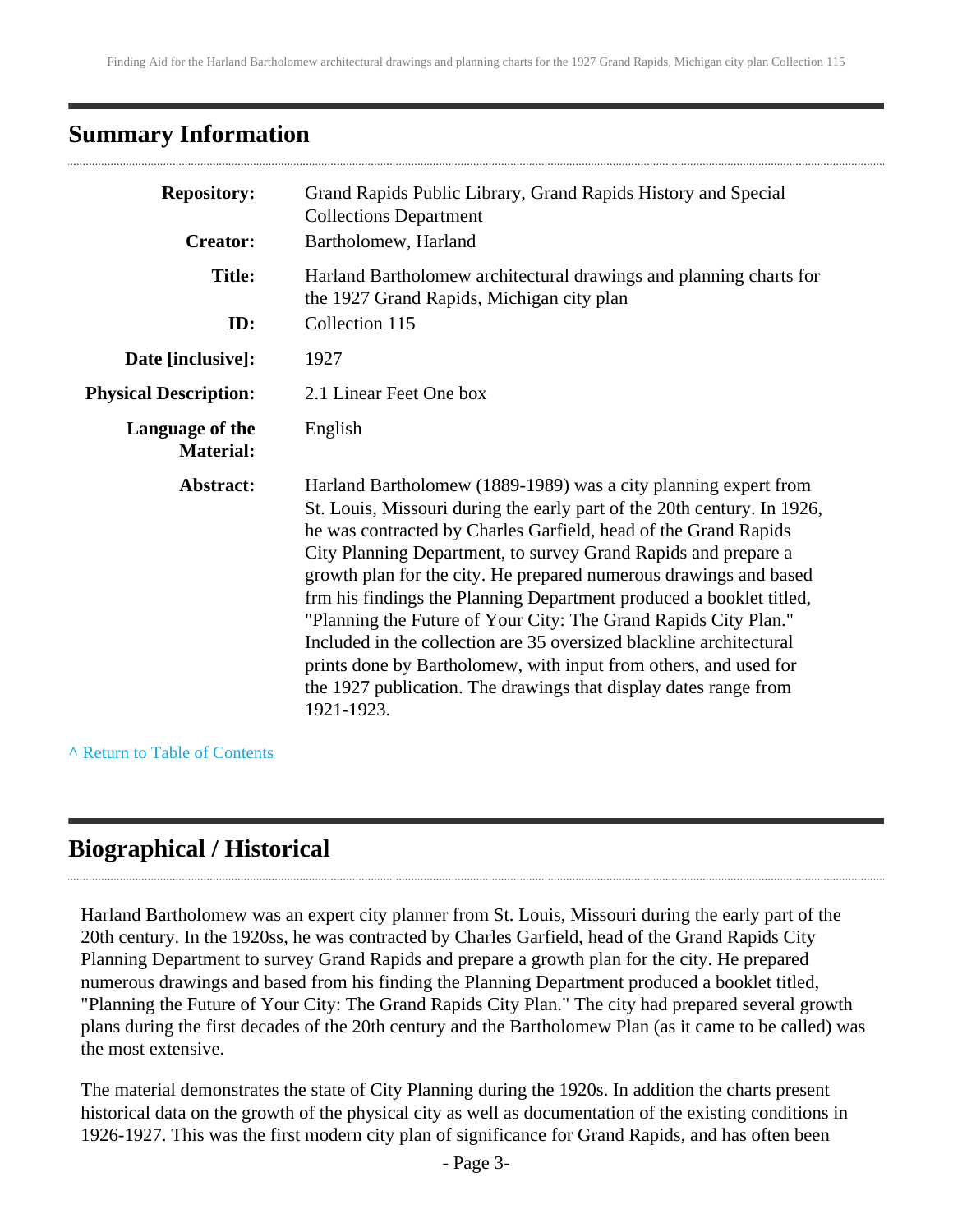referenced in subsequent plans, though most of the proposed changes were not made. It joins the class of numerous other such plans done for U.S. cities by Bartholomew during his professional career.

**^** [Return to Table of Contents](#page-1-0)

### <span id="page-3-0"></span>**Administrative Information**

#### **Publication Statement**

Grand Rapids Public Library, Grand Rapids History and Special Collections Department

111 Library Street NE Grand Rapids, Michigan 49503 [localhis@grpl.org](mailto:localhis@grpl.org) URL:<http://www.grpl.org>

### **Immediate Source of Acquisition**

Anonymous, no accession number

**^** [Return to Table of Contents](#page-1-0)

### <span id="page-3-1"></span>**Related Materials**

#### **Related Materials**

Coll. 254, Grand Rapids Building Collection : Architects & Planners, Architecture & Planning, Historical Preservation, Landscape Architecture

**^** [Return to Table of Contents](#page-1-0)

### <span id="page-3-2"></span>**Controlled Access Headings**

- government records
- City planning -- Michigan -- Grand Rapids
- Grand Rapids (Mich.) -- History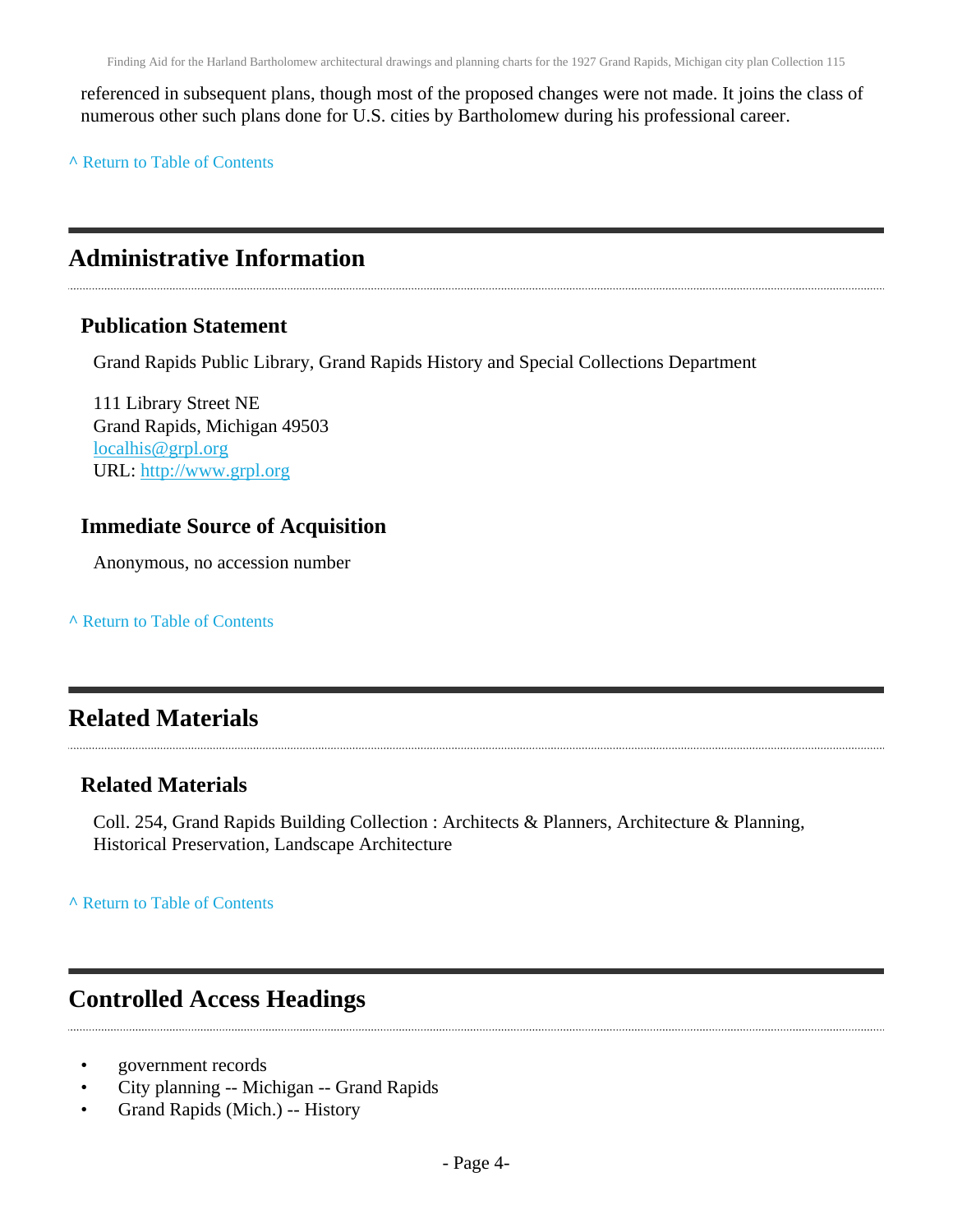# <span id="page-4-0"></span>**Collection Inventory**

### <span id="page-4-1"></span>**Series I. Bartholomew Drawings, 1918-1927**

| <b>Title/Description</b>                                                                                                                      | <b>Instances</b> |          |
|-----------------------------------------------------------------------------------------------------------------------------------------------|------------------|----------|
| "Planning the Future of Your City: The Grand Rapids City Plan,"<br>1927                                                                       | Box 1            |          |
| View of Future Grand Rapids, showing effect of improvements<br>proposed in city plan / Harland Bartholomew, City Plan Engineer,<br>St. Louis. | Box 1            | Folder 1 |

#### **^** [Return to Table of Contents](#page-1-0)

### **Explanatory/Descriptive plates, 1927**

| <b>Title/Description</b>                                                      | <b>Instances</b> |          |
|-------------------------------------------------------------------------------|------------------|----------|
| Existing Recreational Facilities / City Plan Commission, 1923;<br>Bartholomew | Box 1            | Folder 2 |

### **Stages in the Growth of Grand Rapids**

| <b>Instances</b> |                     |
|------------------|---------------------|
| Box 1            | Folder 2            |
| Box 1            | Folder 2            |
| Box 1            | Folder 2            |
| Box 1            | Folder 2            |
| Box 1            | Folder 2            |
| Box 1            | Folder <sub>2</sub> |
| Box 1            | Folder 2            |
| Box 1            | Folder 2            |
| Box 1            | Folder <sub>2</sub> |
| Box FF.IX.E      |                     |
|                  |                     |

### **Subject Plates, 1927**

#### **Title/Description Instances**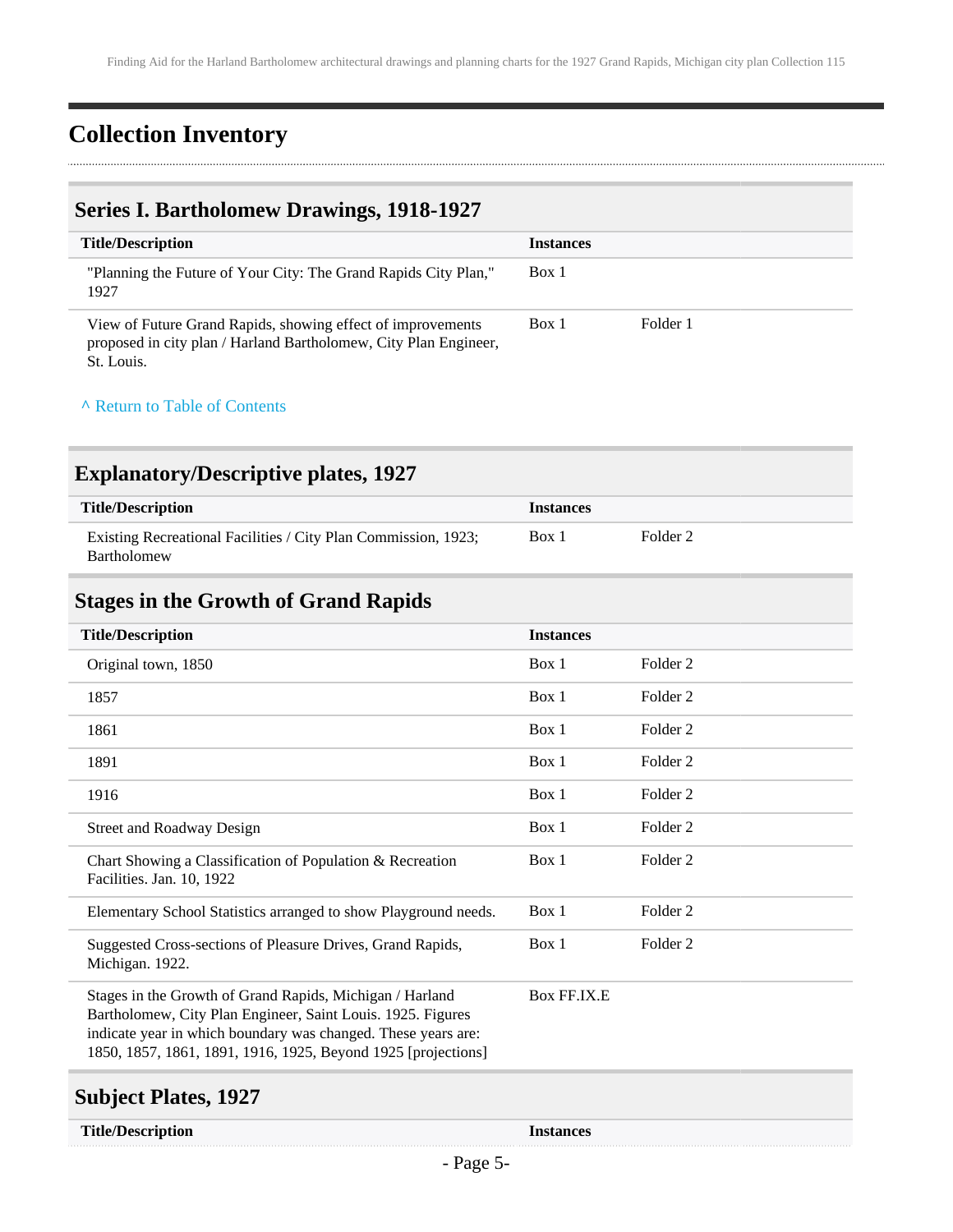| Undeveloped Areas Within the City, 1921                                               | Box 1 | Folder 3 |
|---------------------------------------------------------------------------------------|-------|----------|
| Existing Neighborhood Parks and Population, 1921                                      | Box 1 | Folder 3 |
| Distribution of Population, 1921                                                      | Box 1 | Folder 3 |
| School Populations, Schools and existing Playgrounds, 1921                            | Box 1 | Folder 3 |
| Map showing distribution of all recreation facilities                                 | Box 1 | Folder 3 |
| Dwellings Erected in Past Five Years, 1921. Indicating dwellings<br>erected 1918-1922 | Box 1 | Folder 3 |

### **Streets, 1927**

| <b>Title/Description</b>                                                                                                                                          | <b>Instances</b> |          |
|-------------------------------------------------------------------------------------------------------------------------------------------------------------------|------------------|----------|
| Paved Streets and Areas Served by Water & Sewer, 1921                                                                                                             | Box 1            | Folder 4 |
| Streets 66 Feet Wide and Over, 1921                                                                                                                               | Box 1            | Folder 4 |
| Map showing street endings and jogs, 1921                                                                                                                         | Box 1            | Folder 4 |
| Major Streets Within City, 1921                                                                                                                                   | Box 1            | Folder 4 |
| Topographical map of Grand Rapids and surrounding region<br>showing outline of a proposed pleasure drive system, 1923.<br>Topography from U.S. Geological Survey. | Box 1            | Folder 4 |

### **Urban Mass Transit, 1927**

| <b>Title/Description</b>                                                                                              | <b>Instances</b> |          |
|-----------------------------------------------------------------------------------------------------------------------|------------------|----------|
| Present Street Car Lines, 1921                                                                                        | Box 1            | Folder 5 |
| Plan showing present street car lines and time zones, 1921.                                                           | Box 1            | Folder 5 |
| Showing development of Street Railway Lines, 1865-1896, 1921                                                          | Box 1            | Folder 5 |
| Proposed Enlarged Transit System                                                                                      | Box 1            | Folder 5 |
| Present routing of transit lines in Business District / Proposed<br>routing of transit lines in Business District     | Box 1            | Folder 5 |
| Present arrangement of track and areas served / Possible<br>rearrangment of present track and additional areas served | Box 1            | Folder 5 |

# **Railroads, 1927**

| <b>Title/Description</b>                                                                                                                                                              | <b>Instances</b> |          |
|---------------------------------------------------------------------------------------------------------------------------------------------------------------------------------------|------------------|----------|
| Railroad Properties, 1921                                                                                                                                                             | Box 1            | Folder 6 |
| Proposed Rearrangement of Transportation Facilities                                                                                                                                   | Box 1            | Folder 6 |
| Freight & Passenger Terminals, Oct. 1923. Shows streets from<br>Straight to the West, Division to the Eat, California to the Norht,<br>and (Chestnut) Rumsey, or Graham to the South. | Box 1            | Folder 6 |
| Improvements proposed in Central Section of Grand Rapids,<br>Michigan, 1923. Includes a proposed stadium for Reservoir Park                                                           | Box 1            | Folder 6 |